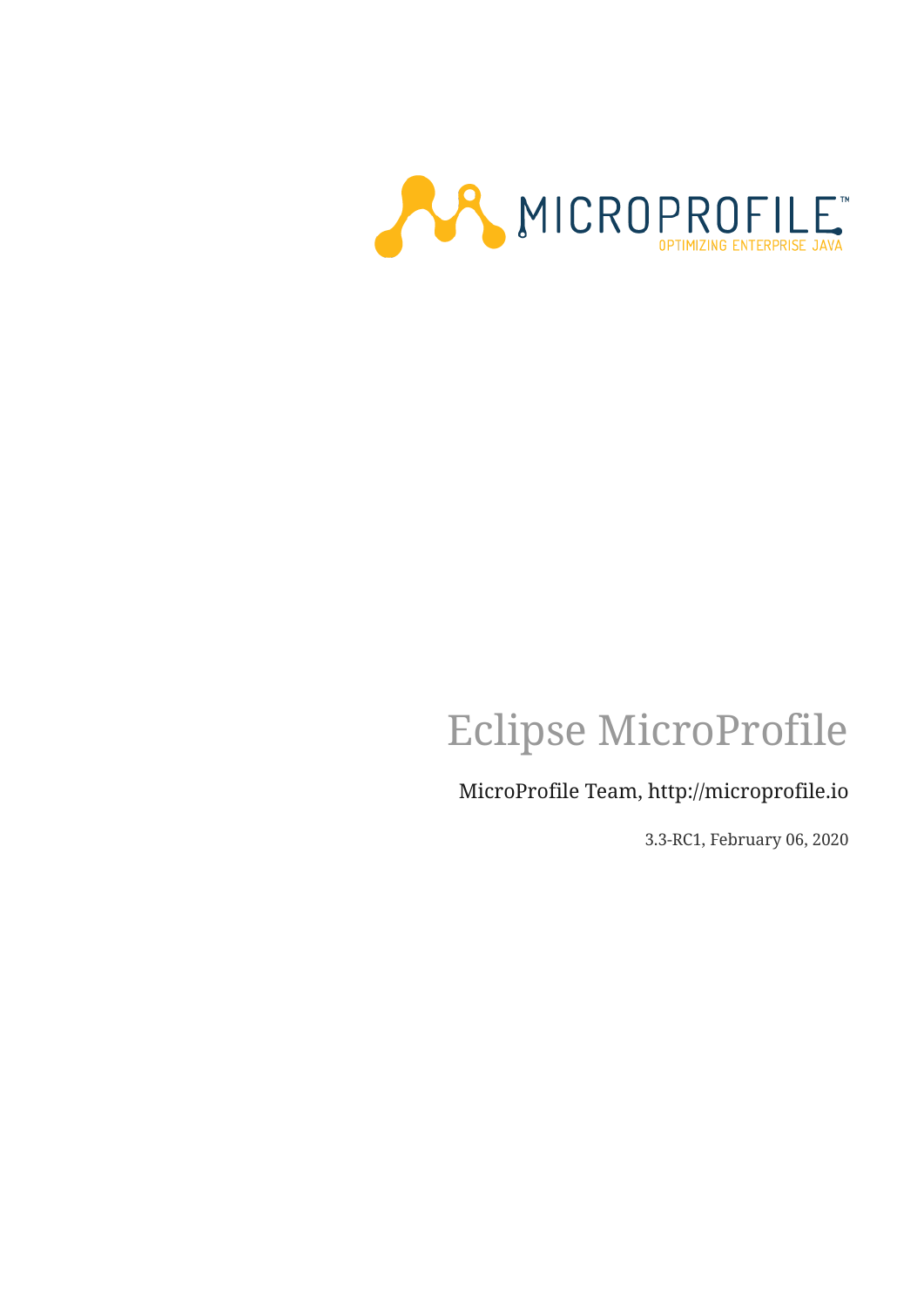## **Table of Contents**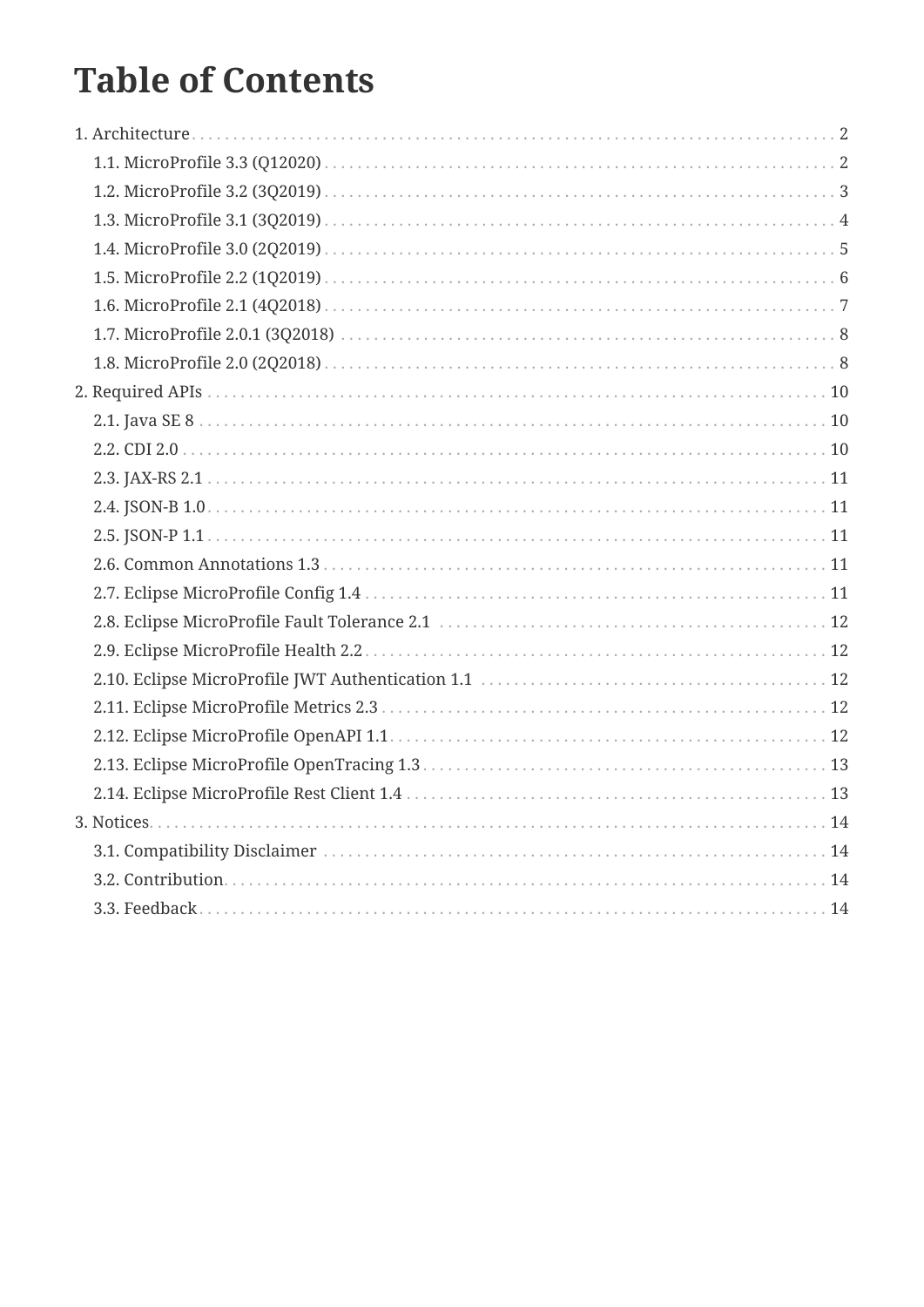Specification: Eclipse MicroProfile

Version: 3.3-RC1

Status: Draft

Release: February 06, 2020

Copyright (c) 2017-2019 Eclipse Microprofile Contributors

Licensed under the Apache License, Version 2.0 (the "License"); you may not use this file except in compliance with the License. You may obtain a copy of the License at

<http://www.apache.org/licenses/LICENSE-2.0>

Unless required by applicable law or agreed to in writing, software distributed under the License is distributed on an "AS IS" BASIS, WITHOUT WARRANTIES OR CONDITIONS OF ANY KIND, either express or implied. See the License for the specific language governing permissions and limitations under the License.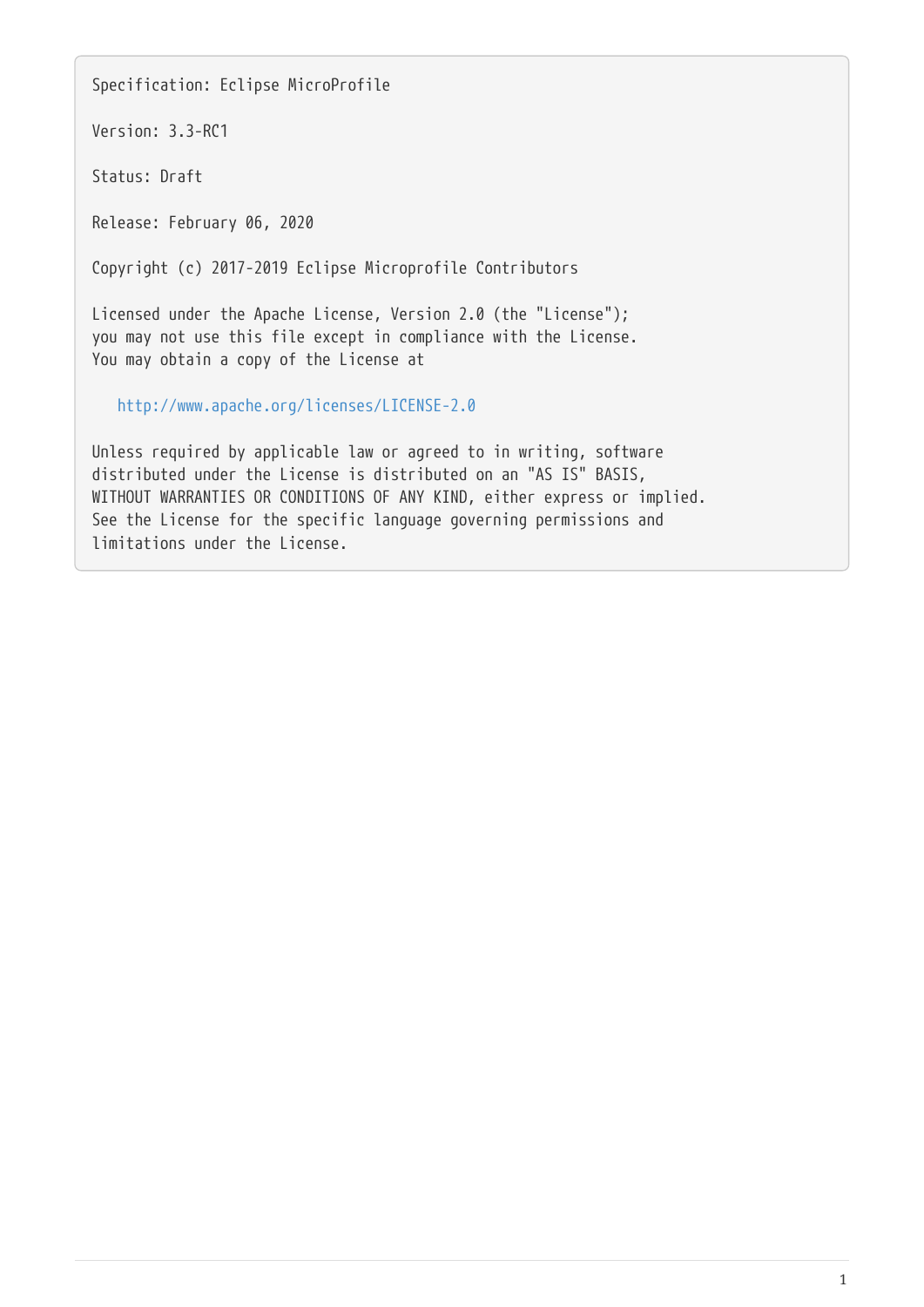## <span id="page-3-0"></span>**Chapter 1. Architecture**

The MicroProfile pom will identify the contents of each MicroProfile release. The contents will be those features and versions agreed to by the MicroProfile community. These features may be external to the MicroProfile community (Java EE features such as JAX-RS 2.1), or they be a component of the MicroProfile project (such as Config 1.3).

Since the MicroProfile repo is an "umbrella" project, there will be no individual API or TCK generated for this component. Only this Specification will be generated and maintained to document the contents of each release.

In reverse chronological order, here's the specification for each MicroProfile release.

## <span id="page-3-1"></span>**1.1. MicroProfile 3.3 (Q12020)**

MicroProfile 3.3 is the 13th platform release for the [Eclipse MicroProfile project.](https://projects.eclipse.org/projects/technology.microprofile) Based on MicroProfile's time-boxed release process, this is an incremental release that includes an update to [MicroProfile Config 1.4](https://github.com/eclipse/microprofile-config/releases/tag/1.4), [MicroProfile Fault Tolerance 2.1](https://github.com/eclipse/microprofile-fault-tolerance/releases/tag/2.1), [MicroProfile Health 2.2](https://github.com/eclipse/microprofile-health/releases/tag/2.2) [MicroProfile](https://github.com/eclipse/microprofile-metrics/releases/tag/2.3) [Metrics 2.3,](https://github.com/eclipse/microprofile-metrics/releases/tag/2.3) and [MicroProfile Rest Client 1.4](https://github.com/eclipse/microprofile-rest-client/releases/tag/1.4).

MicroProfile 3.x releases build upon a small subset of Java EE 8 features. If you are still dependent on Java EE 7, please consider using the [1.4 release of MicroProfile.](https://github.com/eclipse/microprofile/releases/tag/1.4)

Thus, the complete list of functional components for MicroProfile 3.3 includes…

- [MicroProfile Config 1.4](https://github.com/eclipse/microprofile-config/releases/tag/1.4)
- [MicroProfile Fault Tolerance 2.1](https://github.com/eclipse/microprofile-fault-tolerance/releases/tag/2.1)
- [MicroProfile Health 2.2](https://github.com/eclipse/microprofile-health/releases/tag/2.2)
- [MicroProfile JWT Authentication 1.1](https://github.com/eclipse/microprofile-jwt-auth/releases/tag/1.1)
- [MicroProfile Metrics 2.3](https://github.com/eclipse/microprofile-metrics/releases/tag/2.3)
- [MicroProfile OpenAPI 1.1](https://github.com/eclipse/microprofile-open-api/releases/tag/mp-openapi-1.1)
- [MicroProfile OpenTracing 1.3](https://github.com/eclipse/microprofile-opentracing/releases/tag/1.3)
- [MicroProfile Rest Client 1.4](https://github.com/eclipse/microprofile-rest-client/releases/tag/1.4)
- [CDI 2.0](https://jcp.org/en/jsr/detail?id=365)
- [Common Annotations 1.3](https://jcp.org/en/jsr/detail?id=250)
- **[JAX-RS 2.1](https://jcp.org/en/jsr/detail?id=370)**
- **[JSON-B 1.0](https://jcp.org/en/jsr/detail?id=367)**
- **[JSON-P 1.1](https://jcp.org/en/jsr/detail?id=374)**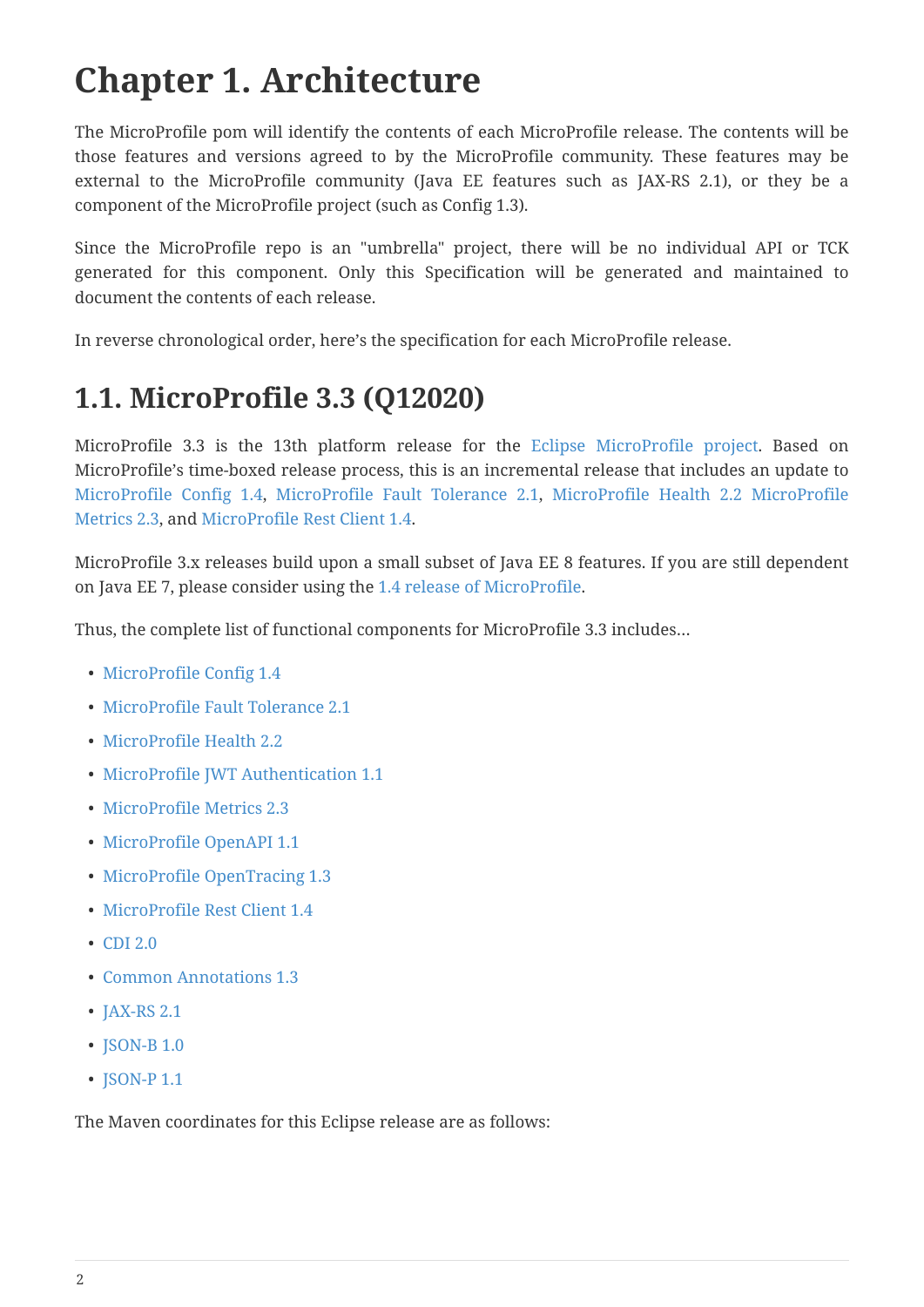```
<dependency>
      <groupId>org.eclipse.microprofile</groupId>
      <artifactId>microprofile</artifactId>
      <version>3.3</version>
      <type>pom</type>
      <scope>provided</scope>
</dependency>
```
### <span id="page-4-0"></span>**1.2. MicroProfile 3.2 (3Q2019)**

MicroProfile 3.2 is the 12th platform release for the [Eclipse MicroProfile project.](https://projects.eclipse.org/projects/technology.microprofile) Based on MicroProfile's time-boxed release process, this is an incremental release that includes an update to [MicroProfile Metrics 2.2](https://github.com/eclipse/microprofile-metrics/releases/tag/2.2)

MicroProfile 3.x releases build upon a small subset of Java EE 8 features. If you are still dependent on Java EE 7, please consider using the [1.4 release of MicroProfile.](https://github.com/eclipse/microprofile/releases/tag/1.4)

Thus, the complete list of functional components for MicroProfile 3.2 includes…

- [MicroProfile Config 1.3](https://github.com/eclipse/microprofile-config/releases/tag/1.3)
- [MicroProfile Fault Tolerance 2.0](https://github.com/eclipse/microprofile-fault-tolerance/releases/tag/2.0)
- [MicroProfile Health 2.1](https://github.com/eclipse/microprofile-health/releases/tag/2.1)
- [MicroProfile JWT Authentication 1.1](https://github.com/eclipse/microprofile-jwt-auth/releases/tag/1.1)
- [MicroProfile Metrics 2.2](https://github.com/eclipse/microprofile-metrics/releases/tag/2.2)
- [MicroProfile OpenAPI 1.1](https://github.com/eclipse/microprofile-open-api/releases/tag/mp-openapi-1.1)
- [MicroProfile OpenTracing 1.3](https://github.com/eclipse/microprofile-opentracing/releases/tag/1.3)
- [MicroProfile Rest Client 1.3](https://github.com/eclipse/microprofile-rest-client/releases/tag/1.3)
- [CDI 2.0](https://jcp.org/en/jsr/detail?id=365)
- [Common Annotations 1.3](https://jcp.org/en/jsr/detail?id=250)
- [JAX-RS 2.1](https://jcp.org/en/jsr/detail?id=370)
- **[JSON-B 1.0](https://jcp.org/en/jsr/detail?id=367)**
- **ISON-P 1.1**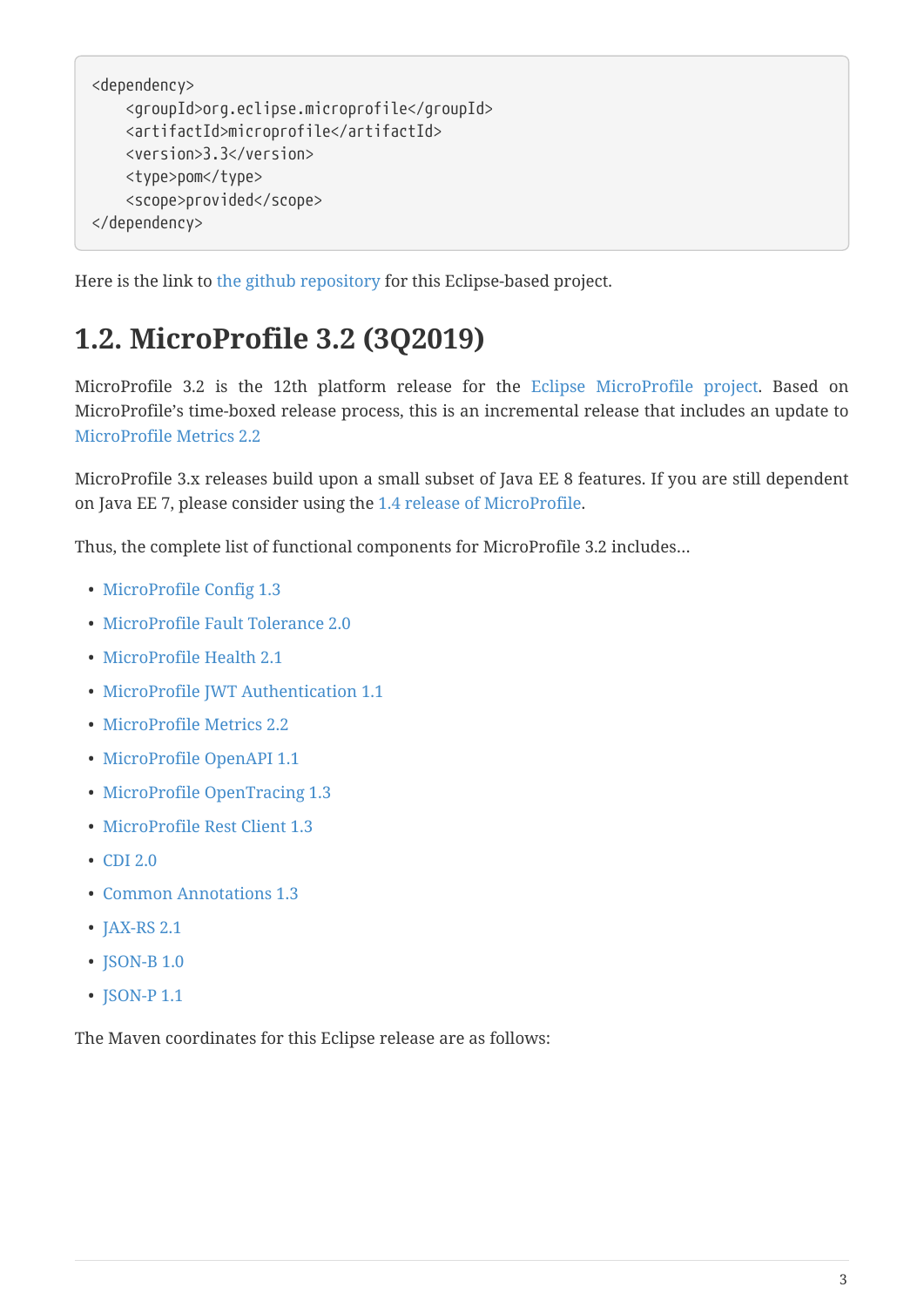```
<dependency>
      <groupId>org.eclipse.microprofile</groupId>
      <artifactId>microprofile</artifactId>
      <version>3.2</version>
      <type>pom</type>
      <scope>provided</scope>
</dependency>
```
## <span id="page-5-0"></span>**1.3. MicroProfile 3.1 (3Q2019)**

MicroProfile 3.1 is the 11th platform release for the [Eclipse MicroProfile project.](https://projects.eclipse.org/projects/technology.microprofile) Based on MicroProfile's time-boxed release process, this is an incremental release that includes an update to [MicroProfile Health 2.1](https://github.com/eclipse/microprofile-health/releases/tag/2.1) and [MicroProfile Metrics 2.1.0](https://github.com/eclipse/microprofile-metrics/releases/tag/2.1.0)

MicroProfile 3.x releases build upon a small subset of Java EE 8 features. If you are still dependent on Java EE 7, please consider using the [1.4 release of MicroProfile.](https://github.com/eclipse/microprofile/releases/tag/1.4)

Thus, the complete list of functional components for MicroProfile 3.1 includes…

- [MicroProfile Config 1.3](https://github.com/eclipse/microprofile-config/releases/tag/1.3)
- [MicroProfile Fault Tolerance 2.0](https://github.com/eclipse/microprofile-fault-tolerance/releases/tag/2.0)
- [MicroProfile Health 2.1](https://github.com/eclipse/microprofile-health/releases/tag/2.1)
- [MicroProfile JWT Authentication 1.1](https://github.com/eclipse/microprofile-jwt-auth/releases/tag/1.1)
- [MicroProfile Metrics 2.1.0](https://github.com/eclipse/microprofile-metrics/releases/tag/2.1.0)
- [MicroProfile OpenAPI 1.1](https://github.com/eclipse/microprofile-open-api/releases/tag/mp-openapi-1.1)
- [MicroProfile OpenTracing 1.3](https://github.com/eclipse/microprofile-opentracing/releases/tag/1.3)
- [MicroProfile Rest Client 1.3](https://github.com/eclipse/microprofile-rest-client/releases/tag/1.3)
- [CDI 2.0](https://jcp.org/en/jsr/detail?id=365)
- [Common Annotations 1.3](https://jcp.org/en/jsr/detail?id=250)
- [JAX-RS 2.1](https://jcp.org/en/jsr/detail?id=370)
- **[JSON-B 1.0](https://jcp.org/en/jsr/detail?id=367)**
- **ISON-P 1.1**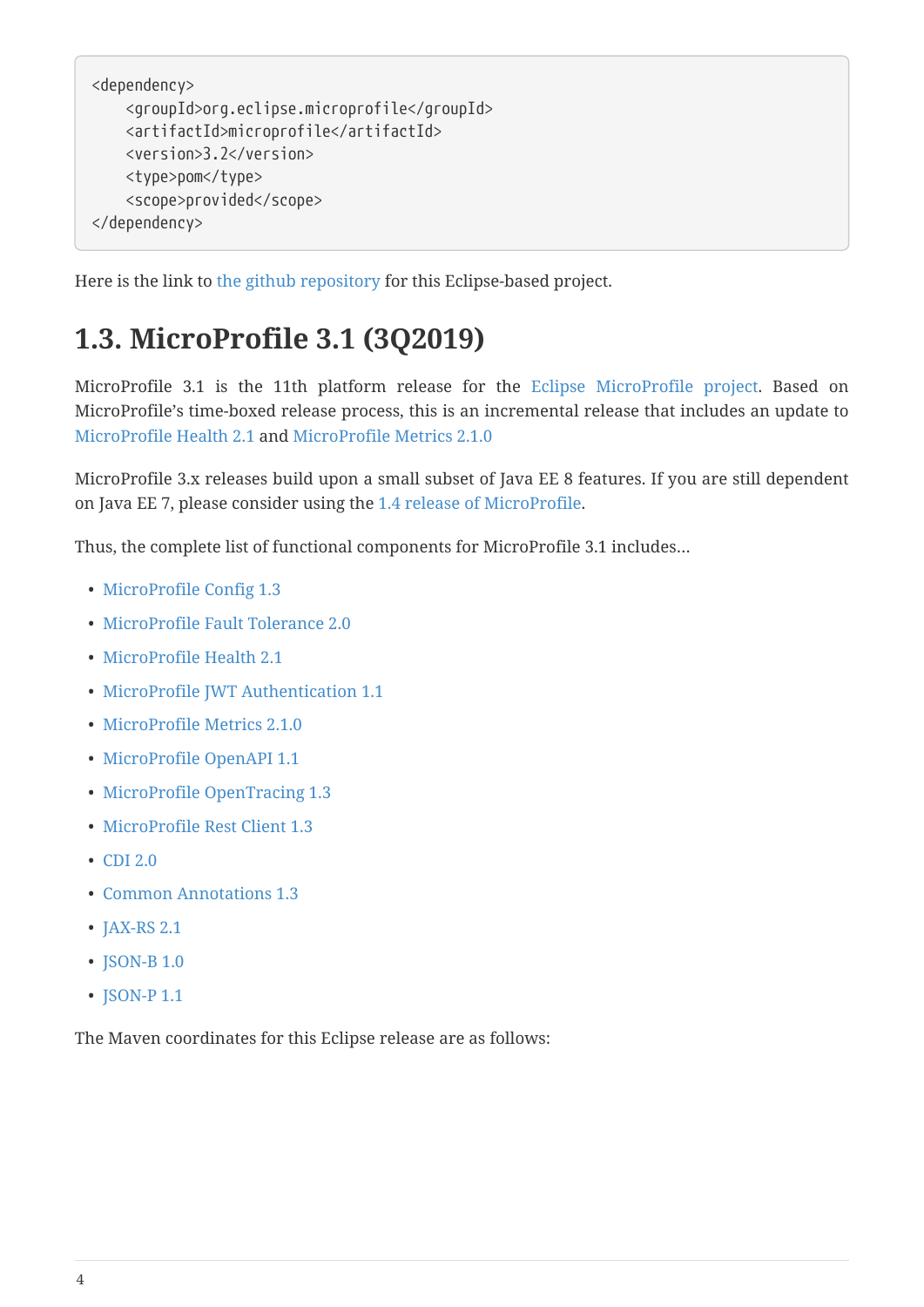```
<dependency>
      <groupId>org.eclipse.microprofile</groupId>
      <artifactId>microprofile</artifactId>
      <version>3.1</version>
      <type>pom</type>
      <scope>provided</scope>
</dependency>
```
## <span id="page-6-0"></span>**1.4. MicroProfile 3.0 (2Q2019)**

MicroProfile 3.0 is the tenth platform release for the [Eclipse MicroProfile project](https://projects.eclipse.org/projects/technology.microprofile). Based on MicroProfile's time-boxed release process, this is an incremental release that includes an update to [MicroProfile Health 2.0](https://github.com/eclipse/microprofile-health/releases/tag/2.0), [MicroProfile Metrics 2.0.0](https://github.com/eclipse/microprofile-metrics/releases/tag/2.0.0), and [MicroProfile Rest Client 1.3.](https://github.com/eclipse/microprofile-rest-client/releases/tag/1.3)

**Note:** Health 2.0 and Metrics 2.0.0 introduce **breaking API changes** in their respective releases. Thus, the overall MicroProfile platform release also increased the major version number to 3.0. Please consult the individual Component release documentation for information on the breaking changes. If these changes cause an issue with your applications, you may want to consider staying on [MicroProfile 2.2 \(1Q2019\).](#page-7-0)

MicroProfile 3.x and 2.x releases build upon a small subset of Java EE 8 features. If you are still dependent on Java EE 7, please consider using the [1.4 release of MicroProfile.](https://github.com/eclipse/microprofile/releases/tag/1.4)

Thus, the complete list of functional components for MicroProfile 3.0 includes…

- [MicroProfile Config 1.3](https://github.com/eclipse/microprofile-config/releases/tag/1.3)
- [MicroProfile Fault Tolerance 2.0](https://github.com/eclipse/microprofile-fault-tolerance/releases/tag/2.0)
- [MicroProfile Health 2.0](https://github.com/eclipse/microprofile-health/releases/tag/2.0)
- [MicroProfile JWT Authentication 1.1](https://github.com/eclipse/microprofile-jwt-auth/releases/tag/1.1)
- [MicroProfile Metrics 2.0.0](https://github.com/eclipse/microprofile-metrics/releases/tag/2.0.0)
- [MicroProfile OpenAPI 1.1](https://github.com/eclipse/microprofile-open-api/releases/tag/mp-openapi-1.1)
- [MicroProfile OpenTracing 1.3](https://github.com/eclipse/microprofile-opentracing/releases/tag/1.3)
- [MicroProfile Rest Client 1.3](https://github.com/eclipse/microprofile-rest-client/releases/tag/1.3)
- [CDI 2.0](https://jcp.org/en/jsr/detail?id=365)
- [Common Annotations 1.3](https://jcp.org/en/jsr/detail?id=250)
- [JAX-RS 2.1](https://jcp.org/en/jsr/detail?id=370)
- [JSON-B 1.0](https://jcp.org/en/jsr/detail?id=367)
- [JSON-P 1.1](https://jcp.org/en/jsr/detail?id=374)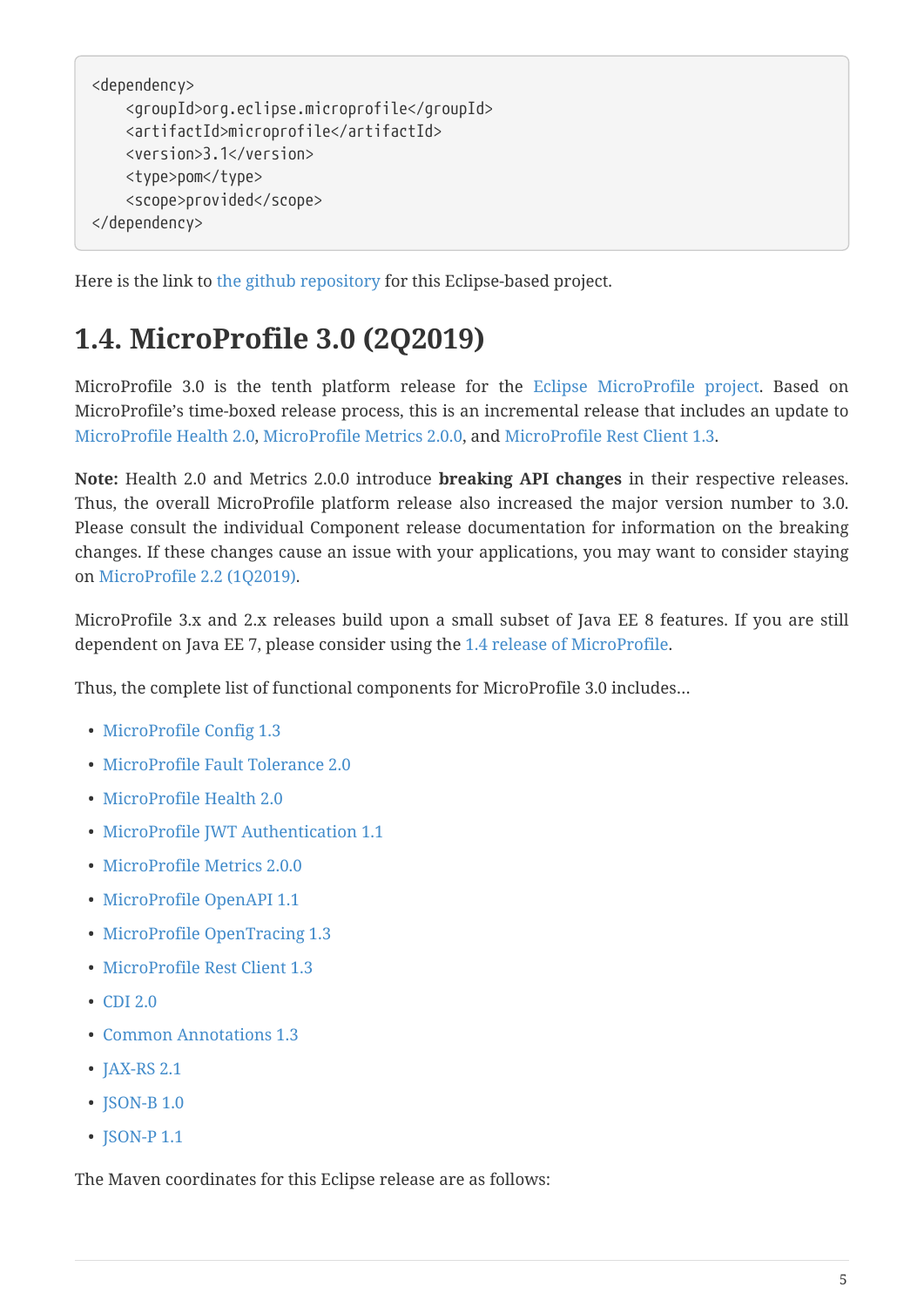```
<dependency>
      <groupId>org.eclipse.microprofile</groupId>
      <artifactId>microprofile</artifactId>
      <version>3.0</version>
      <type>pom</type>
      <scope>provided</scope>
</dependency>
```
## <span id="page-7-0"></span>**1.5. MicroProfile 2.2 (1Q2019)**

MicroProfile 2.2 is the ninth platform release for the [Eclipse MicroProfile project](https://projects.eclipse.org/projects/technology.microprofile). Based on MicroProfile's time-boxed release process, this is an incremental release that includes an update to [Fault Tolerance 2.0](https://github.com/eclipse/microprofile-fault-tolerance/releases/tag/2.0), [OpenAPI 1.1](https://github.com/eclipse/microprofile-open-api/releases/tag/mp-openapi-1.1), [OpenTracing 1.3,](https://github.com/eclipse/microprofile-opentracing/releases/tag/1.3) and [Rest Client 1.2.0.](https://github.com/eclipse/microprofile-rest-client/releases/tag/1.2.0) MicroProfile 2.x releases build upon a small subset of Java EE 8 features. If you are still dependent on Java EE 7, please consider using the [1.4 release of MicroProfile.](https://github.com/eclipse/microprofile/releases/tag/1.4)

Thus, the complete list of functional components for MicroProfile 2.2 includes…

- [MicroProfile Config 1.3](https://github.com/eclipse/microprofile-config/releases/tag/1.3)
- [MicroProfile Fault Tolerance 2.0](https://github.com/eclipse/microprofile-fault-tolerance/releases/tag/2.0)
- [MicroProfile Health 1.0](https://github.com/eclipse/microprofile-health/releases/tag/1.0)
- [MicroProfile JWT Authentication 1.1](https://github.com/eclipse/microprofile-jwt-auth/releases/tag/1.1)
- [MicroProfile Metrics 1.1](https://github.com/eclipse/microprofile-metrics/releases/tag/1.1)
- [MicroProfile OpenAPI 1.1](https://github.com/eclipse/microprofile-open-api/releases/tag/mp-openapi-1.1)
- [MicroProfile OpenTracing 1.3](https://github.com/eclipse/microprofile-opentracing/releases/tag/1.3)
- [MicroProfile Rest Client 1.2.0](https://github.com/eclipse/microprofile-rest-client/releases/tag/1.2.0)
- [CDI 2.0](https://jcp.org/en/jsr/detail?id=365)
- [Common Annotations 1.3](https://jcp.org/en/jsr/detail?id=250)
- **[JAX-RS 2.1](https://jcp.org/en/jsr/detail?id=370)**
- **ISON-B 1.0**
- **ISON-P 1.1**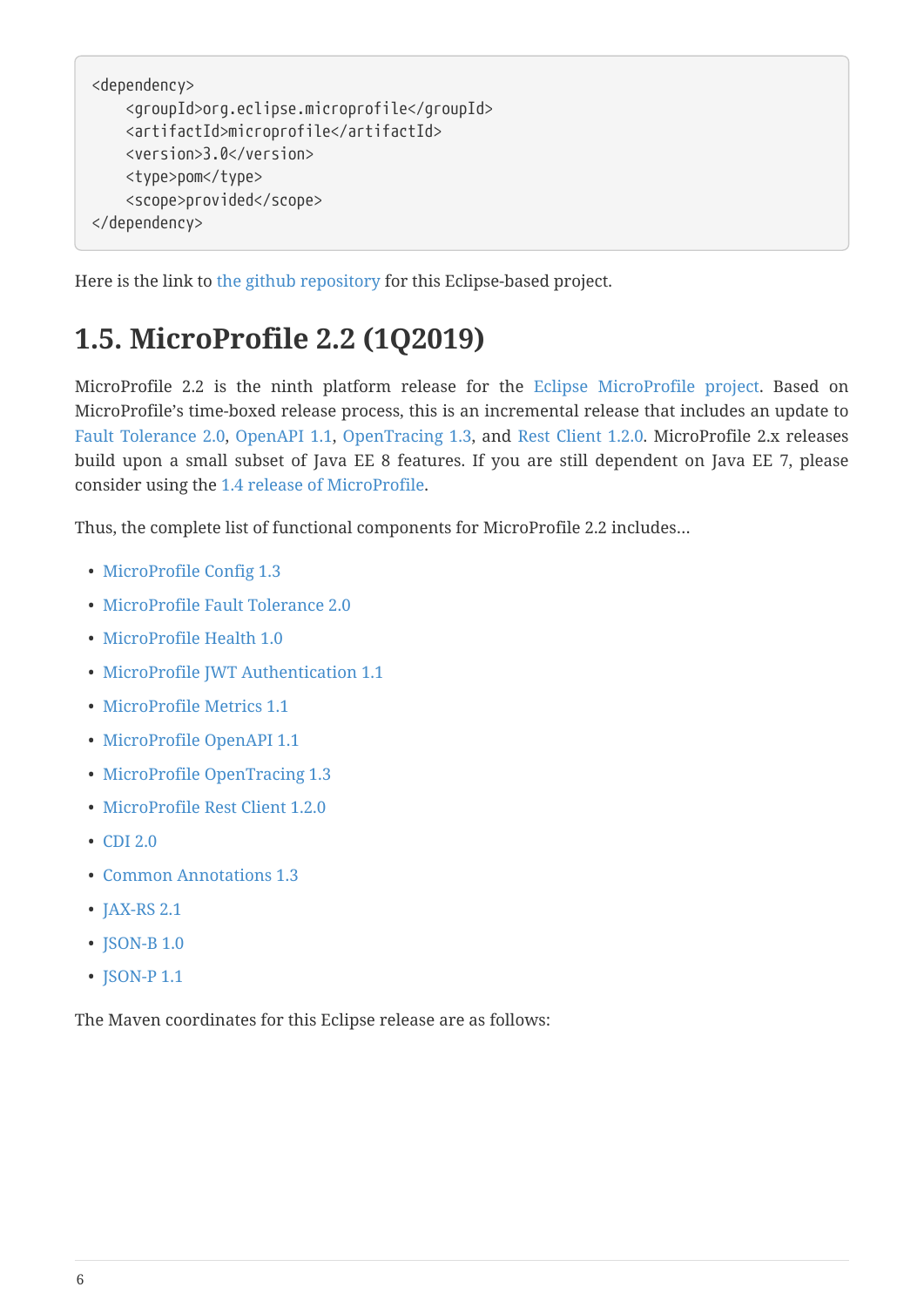```
<dependency>
      <groupId>org.eclipse.microprofile</groupId>
      <artifactId>microprofile</artifactId>
      <version>2.2</version>
      <type>pom</type>
      <scope>provided</scope>
</dependency>
```
### <span id="page-8-0"></span>**1.6. MicroProfile 2.1 (4Q2018)**

MicroProfile 2.1 is the eighth release for the [Eclipse MicroProfile project](https://projects.eclipse.org/projects/technology.microprofile). Based on MicroProfile's time-boxed release process, this is an incremental release that includes an update to [OpenTracing](https://github.com/eclipse/microprofile-opentracing/releases/tag/1.2) [1.2.](https://github.com/eclipse/microprofile-opentracing/releases/tag/1.2) MicroProfile 2.x releases build upon a small subset of Java EE 8 features. If you are still dependent on Java EE 7, please consider using the [1.4 release of MicroProfile.](https://github.com/eclipse/microprofile/releases/tag/1.4)

Thus, the complete list of functional components for MicroProfile 2.1 includes…

- [MicroProfile Config 1.3](https://github.com/eclipse/microprofile-config/releases/tag/1.3)
- [MicroProfile Fault Tolerance 1.1](https://github.com/eclipse/microprofile-fault-tolerance/releases/tag/1.1)
- [MicroProfile Health 1.0](https://github.com/eclipse/microprofile-health/releases/tag/1.0)
- [MicroProfile JWT Authentication 1.1](https://github.com/eclipse/microprofile-jwt-auth/releases/tag/1.1)
- [MicroProfile Metrics 1.1](https://github.com/eclipse/microprofile-metrics/releases/tag/1.1)
- [MicroProfile OpenAPI 1.0](https://github.com/eclipse/microprofile-open-api/releases/tag/1.0)
- [MicroProfile OpenTracing 1.2](https://github.com/eclipse/microprofile-opentracing/releases/tag/1.2)
- [MicroProfile Rest Client 1.2](https://github.com/eclipse/microprofile-rest-client/releases/tag/1.2.0)
- [CDI 2.0](https://jcp.org/en/jsr/detail?id=365)
- [Common Annotations 1.3](https://jcp.org/en/jsr/detail?id=250)
- [JAX-RS 2.1](https://jcp.org/en/jsr/detail?id=370)
- **[JSON-B 1.0](https://jcp.org/en/jsr/detail?id=367)**
- **[JSON-P 1.1](https://jcp.org/en/jsr/detail?id=374)**

```
<dependency>
      <groupId>org.eclipse.microprofile</groupId>
      <artifactId>microprofile</artifactId>
      <version>2.1</version>
      <type>pom</type>
      <scope>provided</scope>
</dependency>
```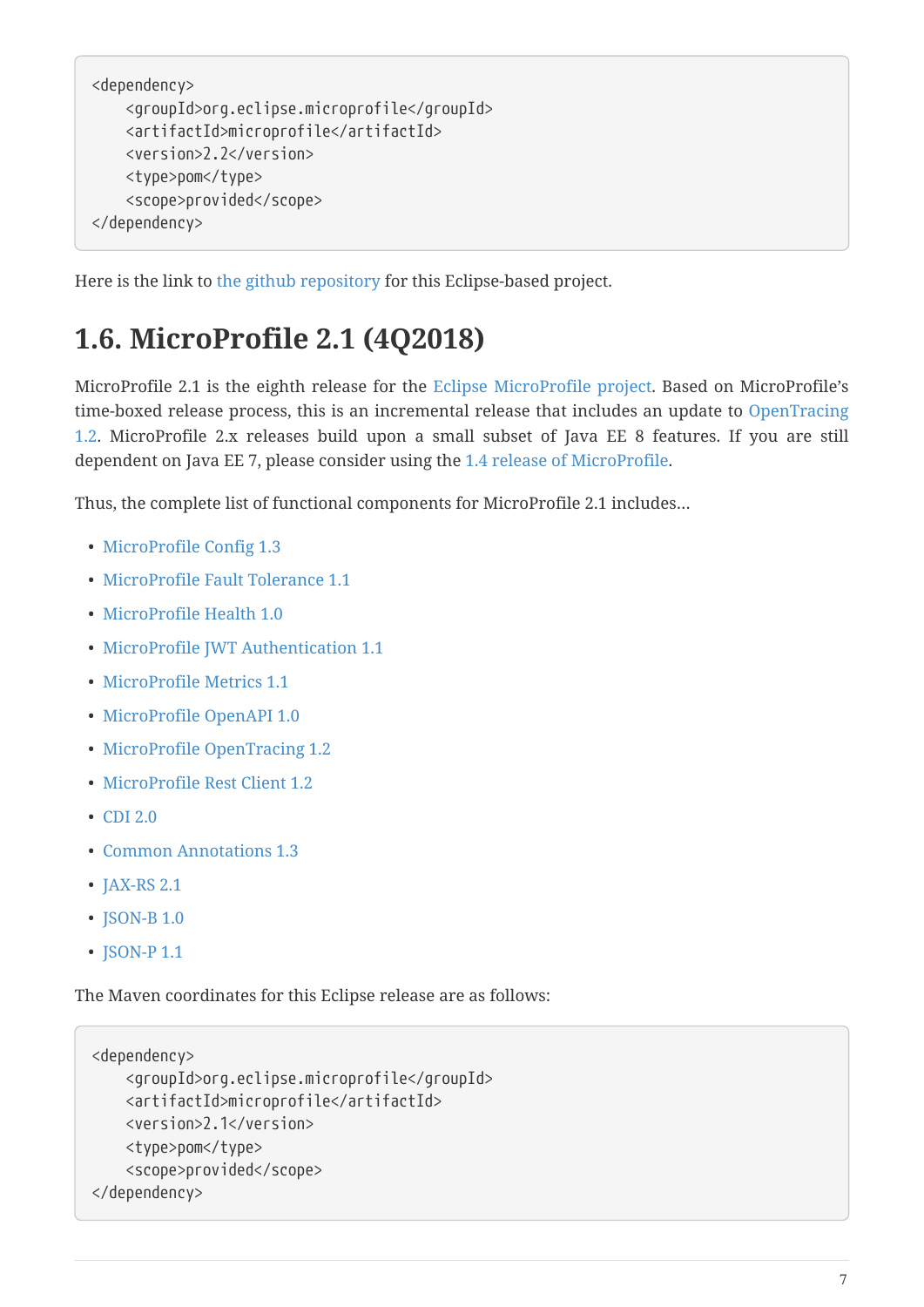## <span id="page-9-0"></span>**1.7. MicroProfile 2.0.1 (3Q2018)**

MicroProfile 2.0.1 is the seventh release for the [Eclipse MicroProfile project](https://projects.eclipse.org/projects/technology.microprofile). This is a patch release to correct an issue with the JSON-B maven dependency in the pom.xml. The defined content for [MicroProfile 2.0](#page-9-1) did not change — MicroProfile 2.0 was a major release since the subset of Java EE dependencies are now based on Java EE 8. If you are still dependent on Java EE 7, please consider using the [1.4 release of MicroProfile.](https://github.com/eclipse/microprofile/releases/tag/1.4)

The Maven coordinates for this Eclipse release are as follows:

```
<dependency>
      <groupId>org.eclipse.microprofile</groupId>
      <artifactId>microprofile</artifactId>
      <version>2.0.1</version>
      <type>pom</type>
      <scope>provided</scope>
</dependency>
```
Here is the link to [the github repository](https://github.com/eclipse/microprofile/releases/tag/2.0.1) for this Eclipse-based project.

## <span id="page-9-1"></span>**1.8. MicroProfile 2.0 (2Q2018)**

MicroProfile 2.0 is the sixth release for the [Eclipse MicroProfile project.](https://projects.eclipse.org/projects/technology.microprofile) This is a major new release for MicroProfile since the subset of Java EE dependencies are now based on Java EE 8. If you are still dependent on Java EE 7, please consider using the [1.4 release of MicroProfile.](https://github.com/eclipse/microprofile/releases/tag/1.4)

Based on our time-boxed process, the content for MicroProfile 2.0 will be MicroProfile 1.4 plus Java EE 8. Thus, the complete list of functional components for MicroProfile 2.0 includes…

- [MicroProfile Config 1.3](https://github.com/eclipse/microprofile-config/releases/tag/1.3)
- [MicroProfile Fault Tolerance 1.1](https://github.com/eclipse/microprofile-fault-tolerance/releases/tag/1.1)
- [MicroProfile Health 1.0](https://github.com/eclipse/microprofile-health/releases/tag/1.0)
- [MicroProfile JWT Authentication 1.1](https://github.com/eclipse/microprofile-jwt-auth/releases/tag/1.1)
- [MicroProfile Metrics 1.1](https://github.com/eclipse/microprofile-metrics/releases/tag/1.1)
- [MicroProfile OpenAPI 1.0](https://github.com/eclipse/microprofile-open-api/releases/tag/1.0)
- [MicroProfile OpenTracing 1.1](https://github.com/eclipse/microprofile-opentracing/releases/tag/1.1)
- [MicroProfile Rest Client 1.1](https://github.com/eclipse/microprofile-rest-client/releases/tag/1.1)
- [CDI 2.0](https://jcp.org/en/jsr/detail?id=365)
- [Common Annotations 1.3](https://jcp.org/en/jsr/detail?id=250)
- **[JAX-RS 2.1](https://jcp.org/en/jsr/detail?id=370)**
- [JSON-B 1.0](https://jcp.org/en/jsr/detail?id=367)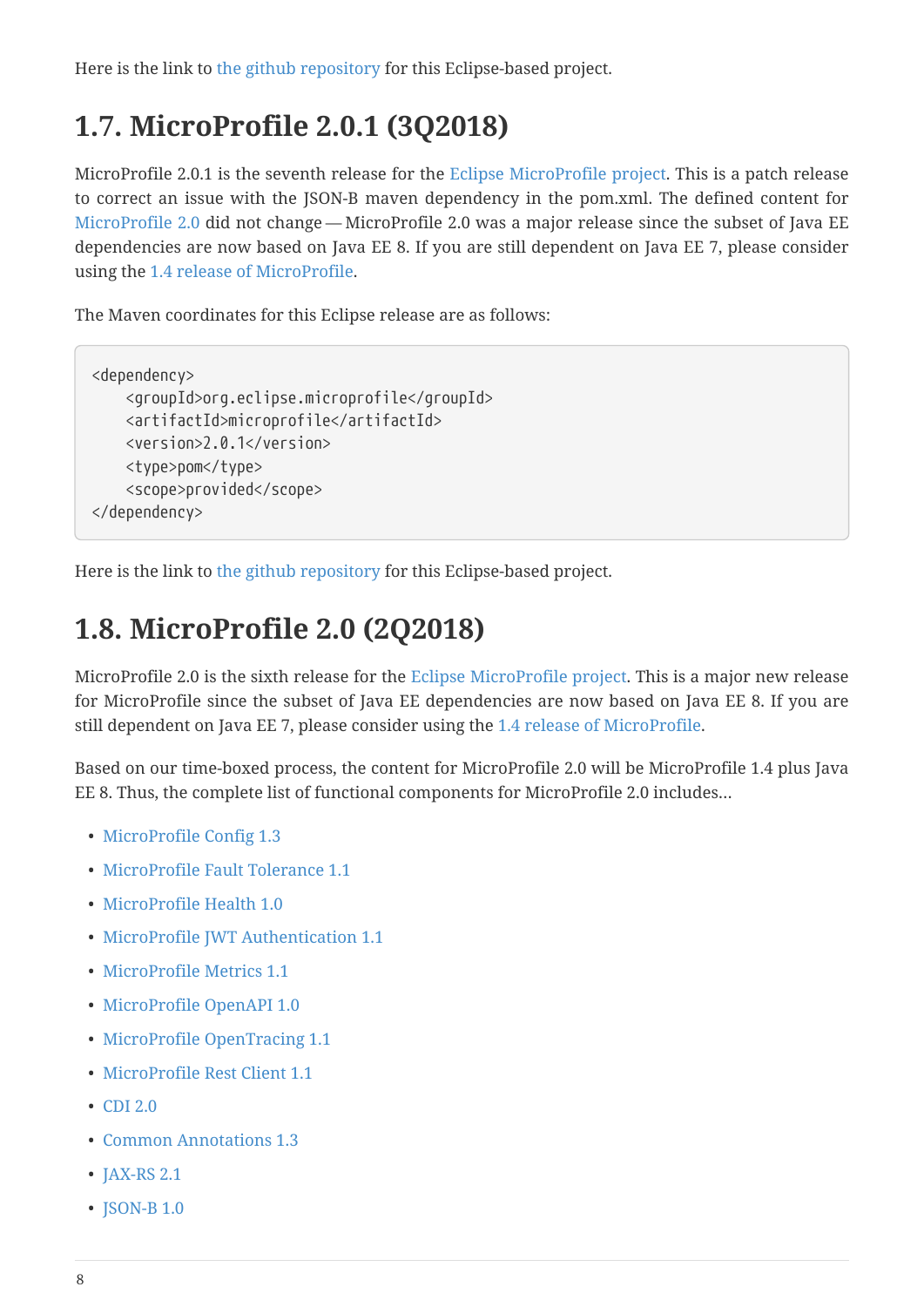• [JSON-P 1.1](https://jcp.org/en/jsr/detail?id=374)

The Maven coordinates for this Eclipse release are as follows:

```
<dependency>
      <groupId>org.eclipse.microprofile</groupId>
      <artifactId>microprofile</artifactId>
      <version>2.0</version>
      <type>pom</type>
      <scope>provided</scope>
</dependency>
```
Here is the link to [the github repository](https://github.com/eclipse/microprofile/releases/tag/2.0) for this Eclipse-based project.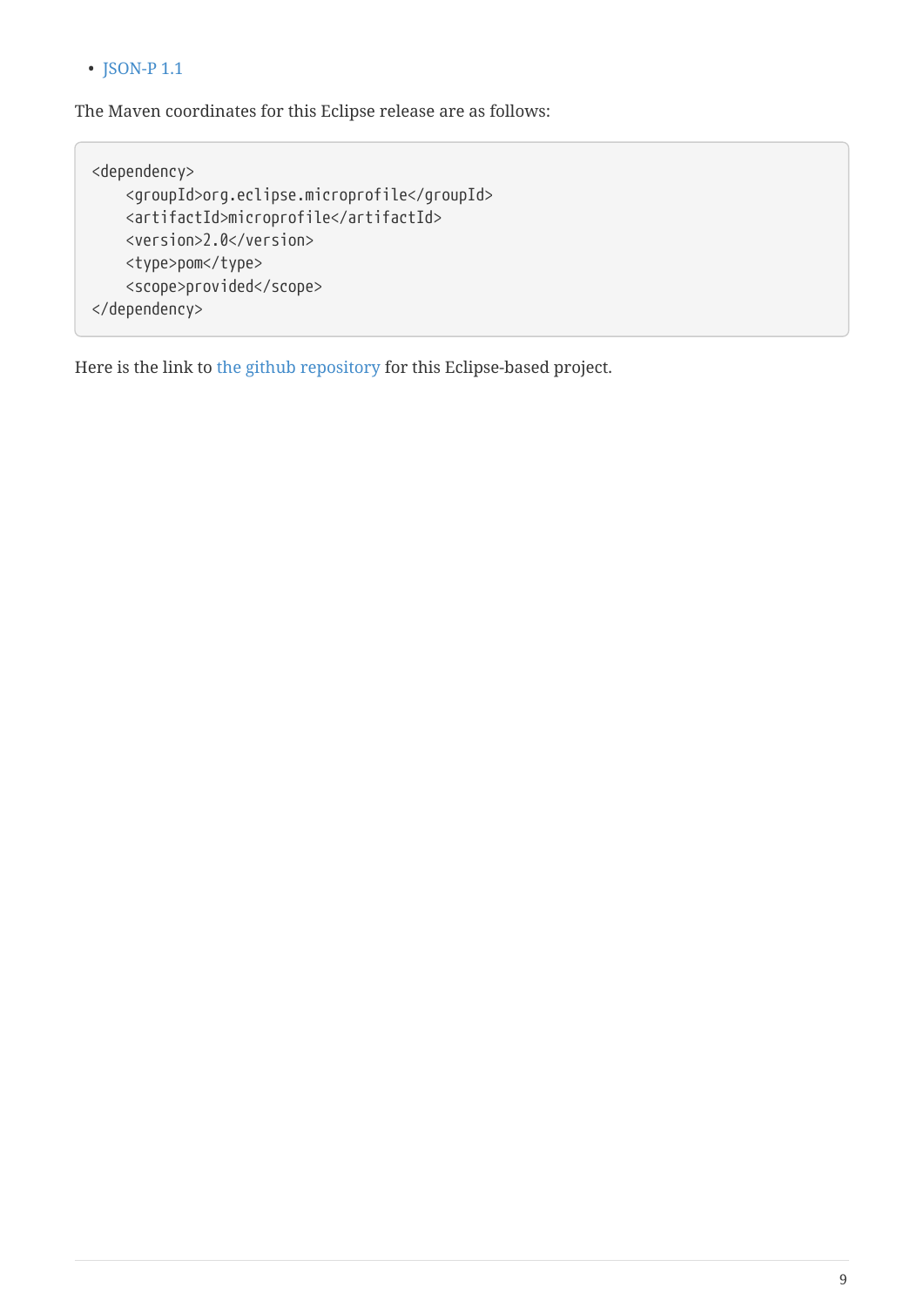# <span id="page-11-0"></span>**Chapter 2. Required APIs**

Compliant implementations of Eclipse MicroProfile 3.3 must provide at least the following APIs and minimum versions. These APIs and versions guarantee application developers a minimum set of APIs and are not intended to be restrictive. Implementations may include APIs not listed below as well they may support more recent versions than what is listed below.

MicroProfile applications that make use of APIs or versions not mentioned below are not considered portable.

- [Java SE 8](#page-11-1)
- [CDI \(Contexts and Dependency Injection for Java EE\) 2.0](#page-11-2)
- [JAX-RS \(Java™ API for RESTful Web Services\) 2.1](#page-12-0)
- [JSON-B \(Java™ API for JSON Binding\) 1.0](#page-12-1)
- [JSON-P \(Java™ API for JSON Processing\) 1.1](#page-12-2)
- [Common Annotations for the Java™ Platform 1.3](#page-12-3)
- [Eclipse MicroProfile Config 1.4](#page-12-4)
- [Eclipse MicroProfile Fault Tolerance 2.1](#page-13-0)
- [Eclipse MicroProfile Health 2.2](#page-13-1)
- [Eclipse MicroProfile JWT Authentication 1.1](#page-13-2)
- [Eclipse MicroProfile Metrics 2.3](#page-13-3)
- Eclipse MicroProfile OpenAPI 1.1
- [Eclipse MicroProfile OpenTracing 1.3](#page-14-0)
- [Eclipse MicroProfile Rest Client 1.4](#page-14-1)

#### <span id="page-11-1"></span>**2.1. Java SE 8**

Libraries in use by the MicroProfile leverage new features provided in Java SE 8, therefore Java SE 7 and before are unsupported. MicroProfile 3.x implementations may provide support for Java SE 9 and beyond, however Java SE 8 compatibility must be maintained.

#### <span id="page-11-2"></span>**2.2. CDI 2.0**

CDI provides the base for a growing number of APIs included in MicroProfile 2.0. Use of implementations beyond CDI 2.0 in MicroProfile is allowed, however, not required as of version 2.0 of MicroProfile.

- <http://cdi-spec.org/>
- <https://jcp.org/en/jsr/detail?id=365>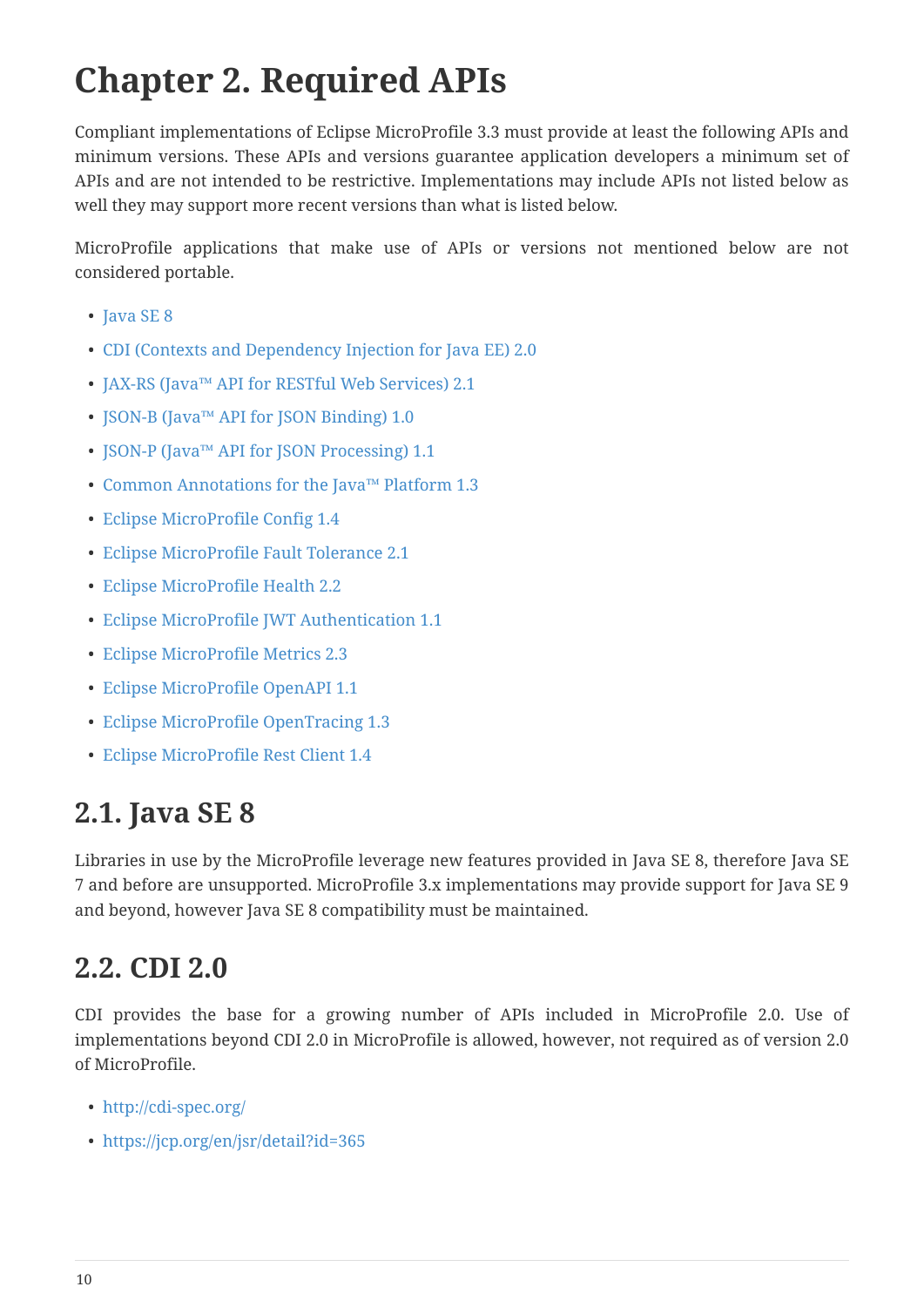## <span id="page-12-0"></span>**2.3. JAX-RS 2.1**

JAX-RS provides both standard client and server APIs for RESTful communication by MicroProfile 2.0 applications. Use of implementations beyond JAX-RS 2.1 in MicroProfile is allowed, however, not required as of version 2.0 of MicroProfile.

- <https://github.com/jax-rs>
- <https://jcp.org/en/jsr/detail?id=370>

## <span id="page-12-1"></span>**2.4. JSON-B 1.0**

JSON-B is leveraged as part of MicroProfile 2.0 to provide standard APIs for binding JSON documents to Java code. Use of implementations beyond JSON-B 1.0 in MicroProfile is allowed, however, not required as of version 2.0 of MicroProfile.

- <https://javaee.github.io/jsonb-spec>
- <https://jcp.org/en/jsr/detail?id=367>

## <span id="page-12-2"></span>**2.5. JSON-P 1.1**

JSON-P is leveraged as part of MicroProfile 2.0 to provide standard APIs for processing JSON documents. Use of implementations beyond JSON-P 1.1 in MicroProfile is allowed, however, not required as of version 2.0 of MicroProfile.

- <https://javaee.github.io/jsonp/>
- <https://jcp.org/en/jsr/detail?id=374>

### <span id="page-12-3"></span>**2.6. Common Annotations 1.3**

Common Annotations provides annotations for common semantic concepts across a variety of individual technologies in the Java™ SE and Java™ EE platforms. Use of implementations beyond Common Annotations 1.3 in MicroProfile is allowed, however, not required as of version 2.0 of MicroProfile.

- <https://javaee.github.io/glassfish/>
- <https://jcp.org/en/jsr/detail?id=250>

## <span id="page-12-4"></span>**2.7. Eclipse MicroProfile Config 1.4**

Eclipse MicroProfile Config provides applications and microservices means to obtain configuration properties through several environment-aware sources both internal and external to the application and made available through dependency injection or lookup.

- <http://microprofile.io/project/eclipse/microprofile-config>
- <https://github.com/eclipse/microprofile-config/releases/tag/1.4>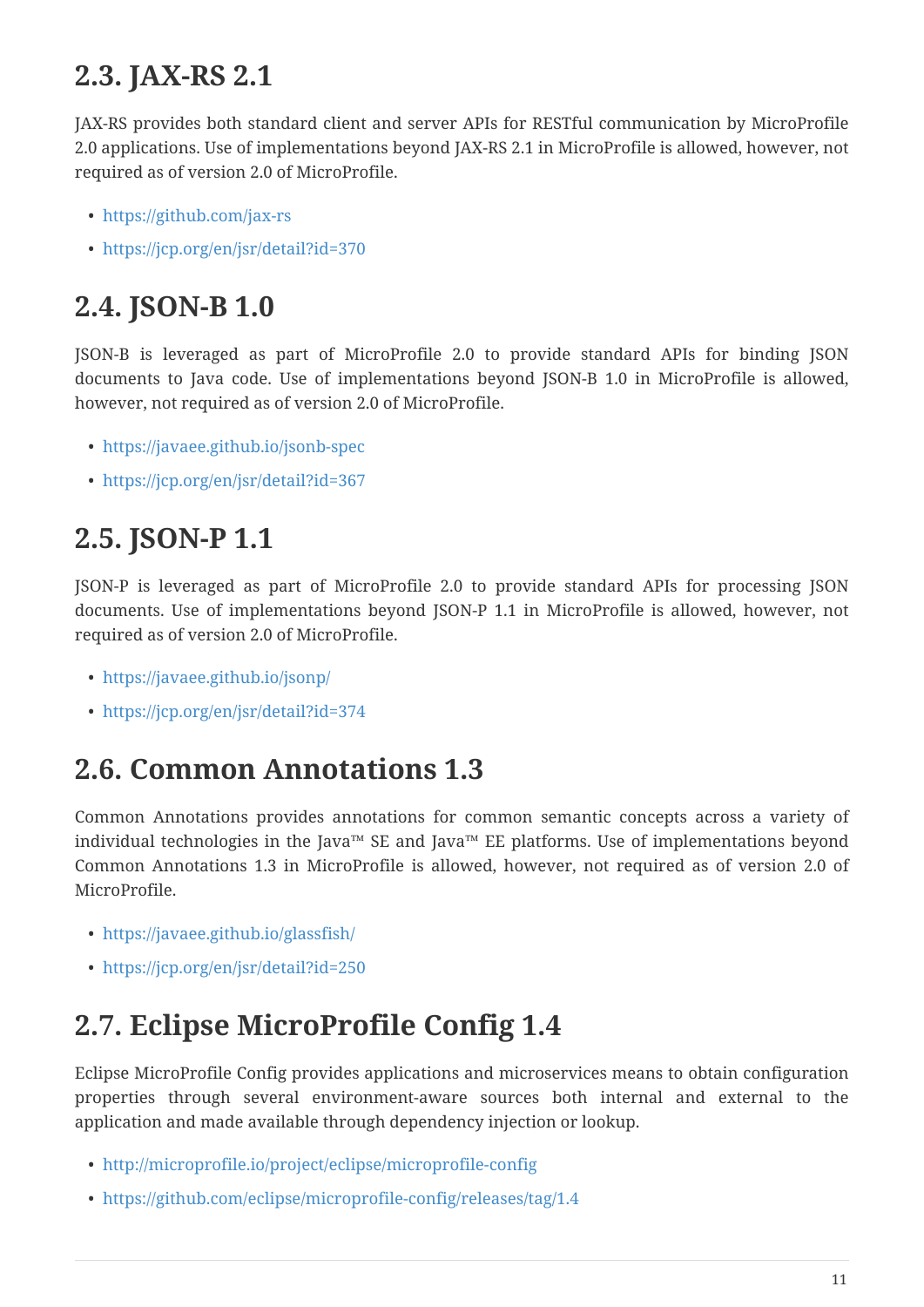The Eclipse MicroProfile Config API is currently in the JSR process and is actively seeking adoption stories, feedback, and Expert Group members.

• <https://jcp.org/en/jsr/detail?id=382>

### <span id="page-13-0"></span>**2.8. Eclipse MicroProfile Fault Tolerance 2.1**

Eclipse MicroProfile Fault Tolerance provides the ability to separate execution logic from business logic. Key aspects of the API include TimeOut, RetryPolicy, Fallback, Bulkhead, and Circuit Breaker processing. Fault Tolerance 2.0 is now dependent on Java EE 8 technologies.

- <http://microprofile.io/project/eclipse/microprofile-fault-tolerance>
- <https://github.com/eclipse/microprofile-fault-tolerance/releases/tag/2.1>

## <span id="page-13-1"></span>**2.9. Eclipse MicroProfile Health 2.2**

Eclipse MicroProfile Health provides the ability to probe the state of a computing node from another machine (e.g. kubernetes service controller).

- <http://microprofile.io/project/eclipse/microprofile-health>
- <https://github.com/eclipse/microprofile-health/releases/tag/2.2>

## <span id="page-13-2"></span>**2.10. Eclipse MicroProfile JWT Authentication 1.1**

Eclipse MicroProfile JWT Authentication provides role based access control (RBAC) microservice endpoints using OpenID Connect (OIDC) and JSON Web Tokens (JWT).

- <http://microprofile.io/project/eclipse/microprofile-jwt-auth>
- <https://github.com/eclipse/microprofile-jwt-auth/releases/tag/1.1>

## <span id="page-13-3"></span>**2.11. Eclipse MicroProfile Metrics 2.3**

Eclipse MicroProfile Metrics provides a unified way for MicroProfile servers to export monitoring data to management agents. Metrics will also provide a common Java API for exposing their telemetry data.

- <http://microprofile.io/project/eclipse/microprofile-metrics>
- <https://github.com/eclipse/microprofile-metrics/releases/tag/2.3>

## <span id="page-13-4"></span>**2.12. Eclipse MicroProfile OpenAPI 1.1**

Eclipse MicroProfile OpenAPI provides a unified Java API for the [OpenAPI v3 specification](https://github.com/OAI/OpenAPI-Specification/blob/master/versions/3.0.0.md) that all application developers can use to expose their API documentation.

- <http://microprofile.io/project/eclipse/microprofile-open-api>
- <https://github.com/eclipse/microprofile-open-api/releases/tag/mp-openapi-1.1>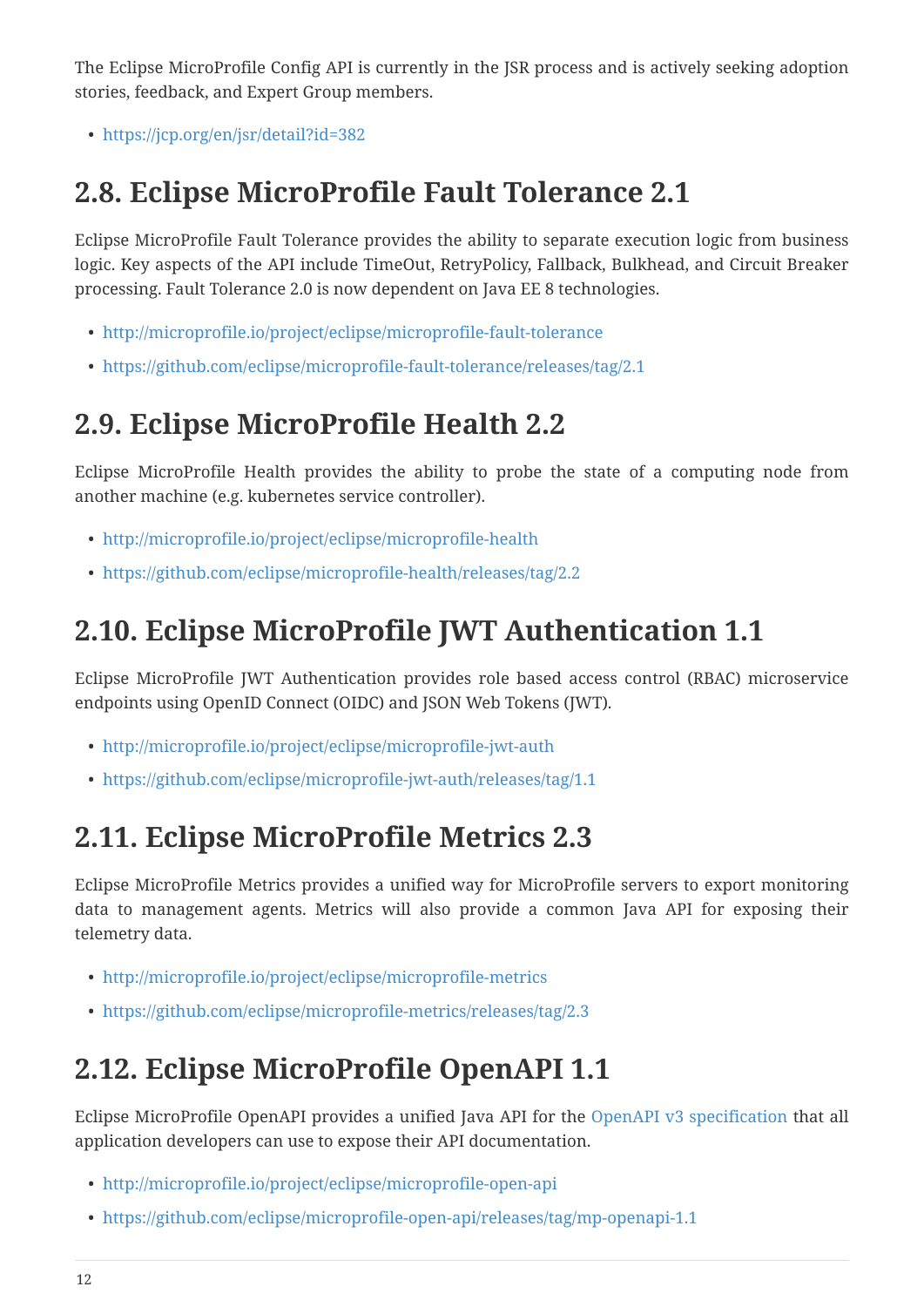## <span id="page-14-0"></span>**2.13. Eclipse MicroProfile OpenTracing 1.3**

Eclipse MicroProfile OpenTracing defines an API and associated behaviors that allow services to easily participate in a distributed tracing environment.

- <http://microprofile.io/project/eclipse/microprofile-opentracing>
- <https://github.com/eclipse/microprofile-opentracing/releases/tag/1.3>

## <span id="page-14-1"></span>**2.14. Eclipse MicroProfile Rest Client 1.4**

Eclipse MicroProfile Rest Client provides a type-safe approach for invoking RESTful services over HTTP. The MicroProfile Rest Client builds upon the [JAX-RS 2.1 APIs](https://github.com/jax-rs) for consistency and ease-of-use.

- <http://microprofile.io/project/eclipse/microprofile-rest-client>
- <https://github.com/eclipse/microprofile-rest-client/releases/tag/1.4>